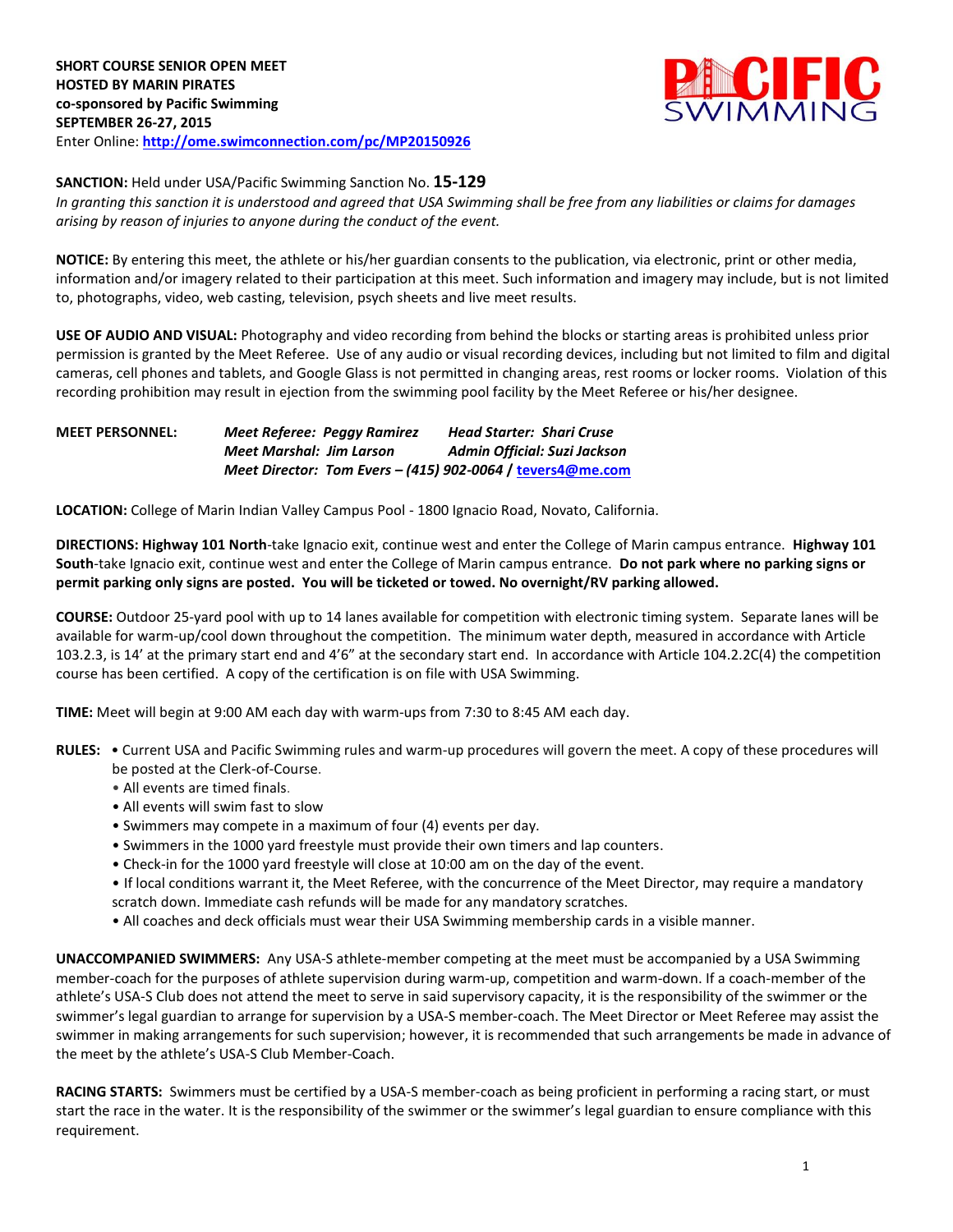**RESTRICTIONS:** • Smoking and the use of other tobacco products is prohibited on the pool deck, in the locker rooms, in spectator seating, on standing areas and in all areas used by swimmers, during the meet and during warm-up periods.

• Sale and use of alcoholic beverages is prohibited in all areas of the meet venue.

- No glass containers are allowed in the meet venue.
- Only swimmers, coaches, officials, and volunteers will be allowed on the pool deck.
- Coaches, parents, siblings, and officials may not use the pool
- All pets are prohibited in the pool area.
- Changing into or out of swimsuits other than in locker rooms or other designated areas is prohibited.

**•** Destructive devices, to include but not limited to, explosive devices and equipment, firearms (open or concealed), blades, knives, mace, stun guns and blunt objects are strictly prohibited in the swimming facility and its surrounding areas. If observed, the Meet Referee or his/her designee may ask that these devices be stored safely away from the public or removed from the facility. Noncompliance may result in the reporting to law enforcement authorities and ejection from the facility. Law enforcement officers (LEO) are exempt per applicable laws.

**ELIGIBILITY:** • Swimmers must be current members of USA-S and enter their name and registration number on the meet entry card as they are shown on their Registration Card. If this is not done, it may be difficult to match the swimmer with the registration and times database. The meet host will check all swimmer registrations against the SWIMS database and if not found to be registered, the Meet Director shall accept the registration at the meet (a \$10 surcharge will be added to the regular registration fee). Duplicate registrations will be refunded by mail.

• Swimmers 13/Over are eligible to enter this meet. There is no proof of time. Entry times should be the swimmers actual time and not the minimum standard.

• Swimmers 11 and 12 years of age must meet the SR-Open time standard as outlined by Pacific Swimming time verification procedures. No refunds will be given if a time cannot be proven. **There are NO bonus events**.

- Swimmers under the age of 11 years are not eligible to compete.
- Disabled swimmers are welcome to attend this meet and should contact the Meet Director or Meet Referee regarding special accommodations.
- No time conversions will be accepted.
- **Entries with "NO TIME" will NOT be accepted.**

**SEEDING:** Event seeding will be in the following order: conforming short course yards, non-conforming long course meters, and non-conforming short course meters USA Swimming rules 207.11.7B.

**CHECK-IN:** The meet will be deck seeded. Swimmers must check-in at the Clerk-of-Course. Close of check‐in for all events shall be no more than 60 minutes before the estimated time of the start of the first heat of the event. No event shall be closed more than 30 minutes before the scheduled start of the session. Swimmers who do not check-in will not be allowed to compete in the event. Check-In for the 1000 yard freestyle will close at 10:00 AM on the day of the meet.

**SCRATCHES:** Swimmers entered in a timed final individual event that is seeded on the deck that have checked in for that event, must swim in the event unless they notify the clerk of the course before seeding for that event has begun that they wish to scratch. Failure to swim an event will result in being barred from their next individual event in which the swimmer is entered on that day or the next meet day, whichever if first.

**ENTRY FEES:** \$6.50 per individual event plus an \$8.00 per swimmer participation fee. Entries will be rejected if payment is not sent at time of request.

**ONLINE ENTRIES:** To enter online go to **<http://ome.swimconnection.com/pc/MP20150926>** to receive an immediate entry confirmation this method requires payment by credit card. Swim Connection LLC charges a processing fee for this service, equal to \$1 per swimmer plus 5% of the total Entry Fees. Please note that the processing fee is a separate fee from the Entry Fees. If you do not wish to pay the processing fee, enter the meet using a mail entry. **Entering online is a convenience, is completely voluntary, and is in no way required or expected of a swimmer by Pacific Swimming.** Online entries will be accepted through **Wednesday, September 16, 2015.**

**MAILED OR HAND DELIVERED ENTRIES:** Entries must be on the attached consolidated entry form. Forms must be filled out completely and printed clearly with swimmers best time. Entries must be entered using the current Pacific Swimming procedure: and postmarked by midnight, **Monday, September 14, 2015** or hand delivered by 6:00 p.m. Wednesday, **September 16, 2015**. No late entries will be accepted. No refunds will be made, except mandatory scratch downs. Requests for confirmation of receipt of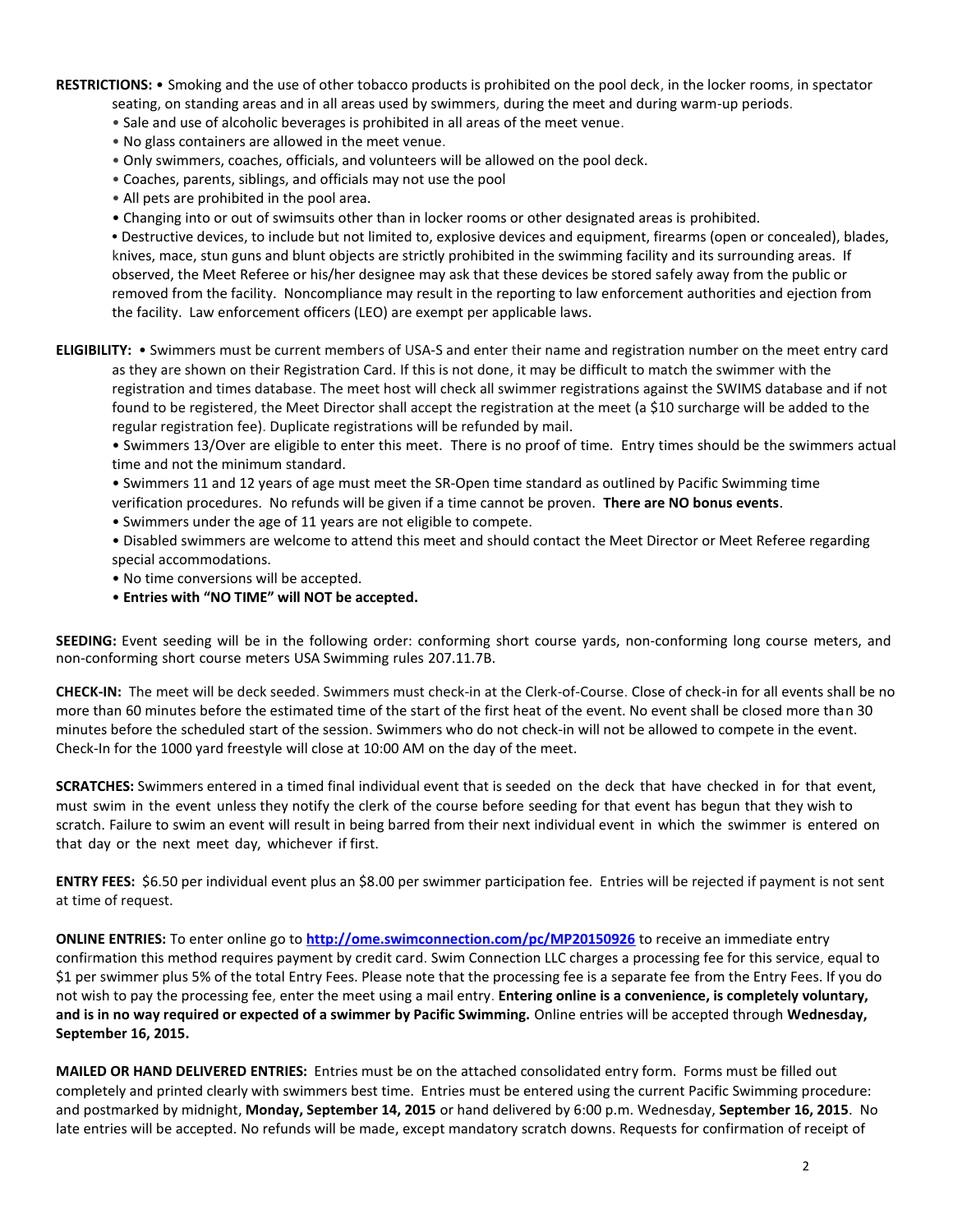## **PO Box 435 4 Harris Hill Drive Novato, CA 94948 Novato, CA 94947**

## *\*If sending via Express/Overnight Delivery….WAIVE THE SIGNATURE!*

**AWARDS:** None.

**ADMISSION:** Free. A 2-Day program will be available for a fee.

**HOSPITALITY & SNACK BAR:** Lunch and refreshments will be provided for working officials and coaches. Snacks & beverages will be provided for timers throughout the meet. A snack bar will be available for a fee.

**MISCELLANEOUS:** Public parking is very limited. Carpooling is encouraged. Park only in marked stalls. Cars will be ticketed and/or towed for illegal parking. Limited, reserved parking for Coaches and working Officials will be available. Overnight and/or day use RV parking is not allowed!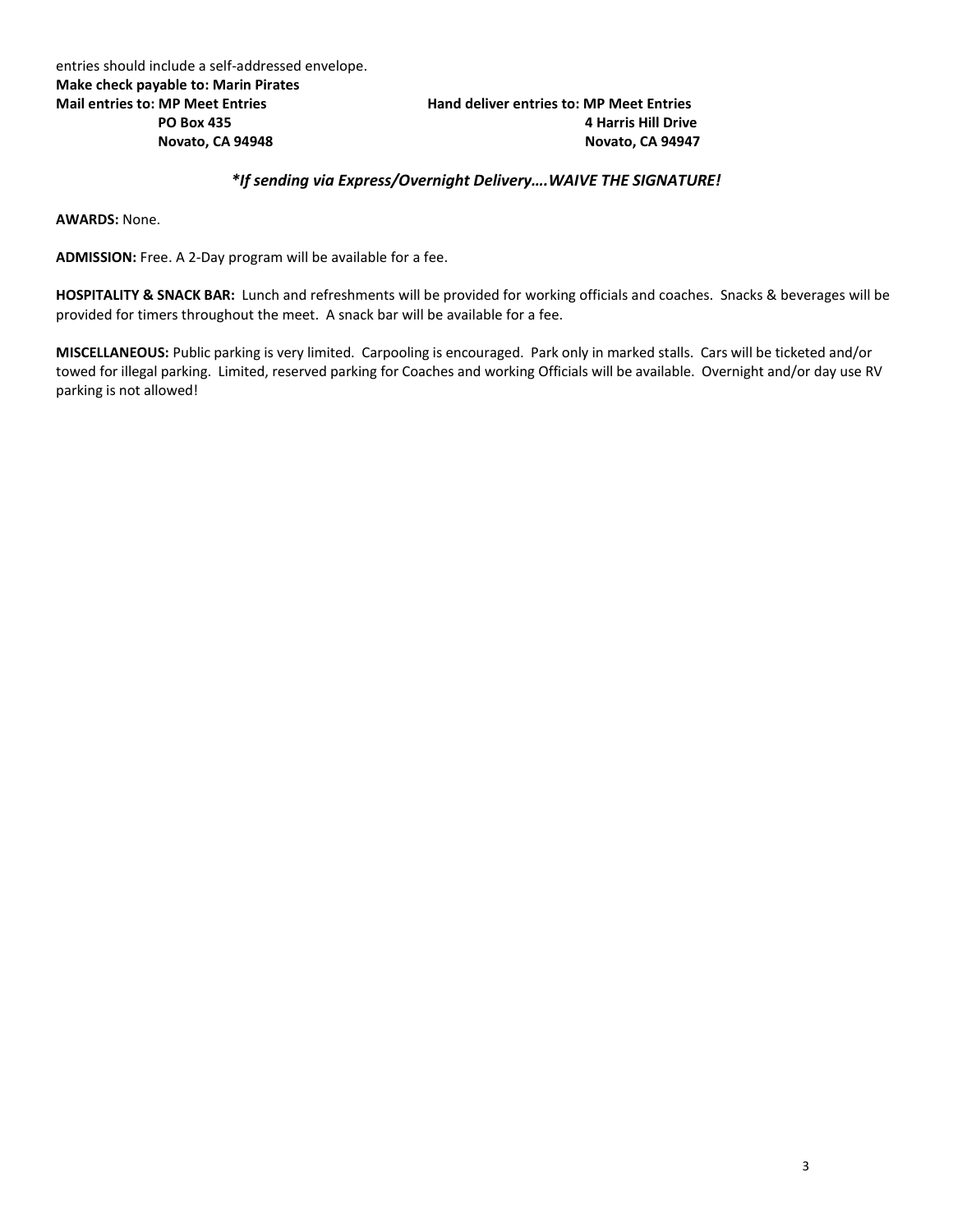## **Women's Events Men's Events SCY LCM SCY LCM 11-12 Girls time standards Saturday, September 26, 2015 11-12 Boys time standards** 5:32.89 6:18.79 **1 400 IM (women) 500 Free (men)** <br>**2 5:47.89 5:12.79** 1:10.69 1:19.99 **3** 100 Fly **4** 1:03.89 1:12.69 2:32.99 2:55.79 **5** 200 Back **6** 2:20.69 2:41.39 2:36.79 3:00.29 **7** 200 IM **8** 2:23.29 2:45.49 29.99 34.29 **9** 50 Free **10** 26.89 30.19 1:21.99 1:33.89 **11** 100 Breast **12** 1:13.59 1:25.49 12:51.69 11:30.19 **13 1000 Free (women) Sunday, September 27, 2015** 6:12.69 5:34.69 **15 500 Free (women) 400 IM (men) 16** 5:07.69 5:51.59 2:19.99 2:39.49 **17** 200 Free **18** 2:08.39 2:27.89 1:10.79 1:22.29 **19** 100 Back **20** 1:04.69 1:15.49 2:34.89 2:55.89 **21** 200 Fly **22** 2:22.29 2:41.49 1:04.99 1:14.09 **23** 100 Free **24** 58.69 1:07.39 2:56.39 3:21.19 **25** 200 Breast **26** 2:40.49 3:04.09 **1000 Free (men) 28** 12:01.49 10:50.69

## **ORDER OF EVENTS**

**There are NO time standards for 13 & Over Swimmers.**

**All Events will swim fastest to slowest.**